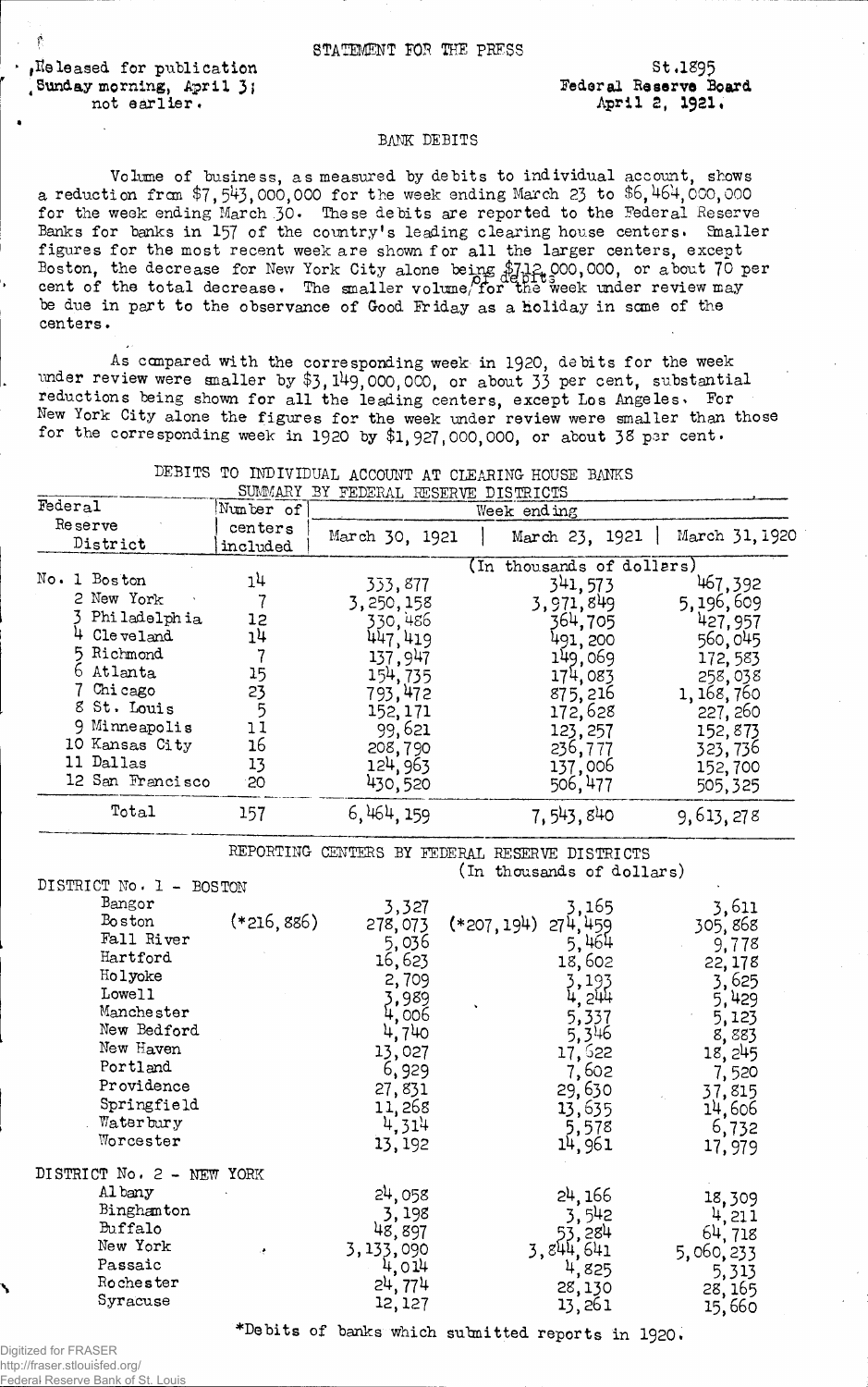|                               | DEBITS TO INDIVIDUAL ACCOUNT AT CLEARING HOUSE BANKS<br>$$t.1895-a$<br>Week ending |                            |                  |  |
|-------------------------------|------------------------------------------------------------------------------------|----------------------------|------------------|--|
|                               | March 30,1921                                                                      | March 23,1921 :            | March 31,1920    |  |
|                               |                                                                                    | (In thousands of dollars.) |                  |  |
| DISTRICT NO. 3 - PHILADELPHIA |                                                                                    |                            |                  |  |
| Altoona                       | 3,187                                                                              | 2,965                      | 3,701            |  |
| Chester                       | 4,127                                                                              | 5,014                      | 5,076            |  |
| Harrisburg                    | 5,750                                                                              | 6,119                      | 3,172            |  |
| Johnstown                     | 5,047                                                                              | 5,215                      | 4,483            |  |
| Lancaster                     | 5,790                                                                              | 5,695                      | 8,672            |  |
| Philadelphia                  | 258,762                                                                            | 290,036                    | 350,158          |  |
| Reading                       | 5,979                                                                              | 7,957                      |                  |  |
| Scranton                      | 14,823                                                                             | 15,098                     | 14,644           |  |
| Trenton                       | 9,753                                                                              | 10,500                     | 11,313           |  |
| Wilkes-Barre                  | 8,721                                                                              | 8,041                      | 9,125            |  |
| Williamsport                  | 3,719                                                                              | 4,500                      | 4,059            |  |
| Wilmington                    | 6,705                                                                              | 7,153                      | 8,829            |  |
| York                          | 4,102                                                                              | 4,369                      | 4,725            |  |
|                               |                                                                                    |                            |                  |  |
| DI STRICT NO. $4 - CLEVELAND$ |                                                                                    |                            |                  |  |
| Akron                         | 12,365                                                                             | 12,797                     | 19,386           |  |
| Cincinnati                    | 54,758                                                                             | 65,949                     | 57,748           |  |
| Cleveland                     | 120,419                                                                            | 124,764                    | 173,856          |  |
| Columbus                      | 28,427                                                                             | 29,880                     | 26,370           |  |
| Dayton                        | 11,879                                                                             | 12,158                     | 12,112           |  |
| Erie                          | 5,898                                                                              | 6,497                      | 7,151            |  |
| Greensburg                    | 3,949                                                                              | 4,809                      | 4,446            |  |
| Lexington                     | 5,101                                                                              | 5,820                      | 5,653            |  |
| Oil City                      | 1,995                                                                              | 2,919                      | 2,728            |  |
| Pittsburgh                    | 158,945                                                                            | 173,251                    | 190,172          |  |
| Springfield                   | 3,960                                                                              | 4,027                      | 3,162            |  |
| Toledo                        | 20,852                                                                             | 26,417                     | 30,127           |  |
| Wheeling                      | 8,140                                                                              | 8,023                      | 10,114           |  |
| Youngstown                    | 10,731                                                                             | 13,889                     | 17,020           |  |
|                               |                                                                                    |                            |                  |  |
| DISTRICT NO. 5 - RICHMOND     |                                                                                    |                            |                  |  |
| Baltimore                     | 85,685                                                                             | 91,916                     | 98,509           |  |
| Charleston                    | 4,723                                                                              | 5,871                      | 11,290           |  |
| Charlotte                     | 4,974                                                                              | 5,365                      | 8,776            |  |
| Columbia                      | 4,374                                                                              | 4,568                      | 7,469            |  |
| Greenville, S.C.              | 2,283                                                                              | 3,132                      |                  |  |
| Huntington                    | 5,130                                                                              | 5,509                      |                  |  |
| Norfolk                       | 12,607                                                                             | 13,039                     | 18,413           |  |
| Raleigh                       | 4,200                                                                              | 3,800                      | 3,900            |  |
| Richmond                      | 21,384                                                                             | 24,510                     | 24,226           |  |
| Washington                    | 29,572                                                                             | 35,040                     |                  |  |
| Wilmington                    | 4,714                                                                              | 4,727                      |                  |  |
| DISTRICT NO. 6 - ATLANTA      |                                                                                    |                            |                  |  |
| Atlanta                       | 20,055                                                                             | 24,082                     |                  |  |
| Augusta                       | 4,079                                                                              | 4,896                      | 33,040<br>12,388 |  |
| Birmingham                    | 12,535                                                                             | 15,039                     | 15,773           |  |
| Chattanooga                   | 7,508                                                                              | 8,707                      | 9,893            |  |
| Jacksonville                  | 10,189                                                                             | 10,825                     | 13,966           |  |
| Knoxville                     | 5,559                                                                              | 6,426                      | 6,620            |  |
| Macon                         | 3,486                                                                              | 3,861                      | 7,961            |  |
| Mobile                        | 5,918                                                                              | 5,805                      | 10,292           |  |
| Montgomery                    | 3,004                                                                              | 3,173                      | 5,223            |  |
| Nashville                     | 17,797                                                                             | 18,950                     | 25,804           |  |
| New Orleans                   | 48,220                                                                             | 53,466                     | 83,684           |  |
| Pensacola                     | 1,120                                                                              | 1,307                      | 2,241            |  |
| Savannah                      | 8,498                                                                              | 9,843                      | 22,718           |  |
| Tampa                         | 5,635                                                                              | 6,430                      | 6,648            |  |
| Vicksburg                     | 1,132                                                                              | 1,273                      | 1,787            |  |

 $\ddot{\phantom{a}}$ 

ment.

 $\hat{\mathcal{A}}$ 

D.

 $\bullet$ 

÷,

 $\bar{z}$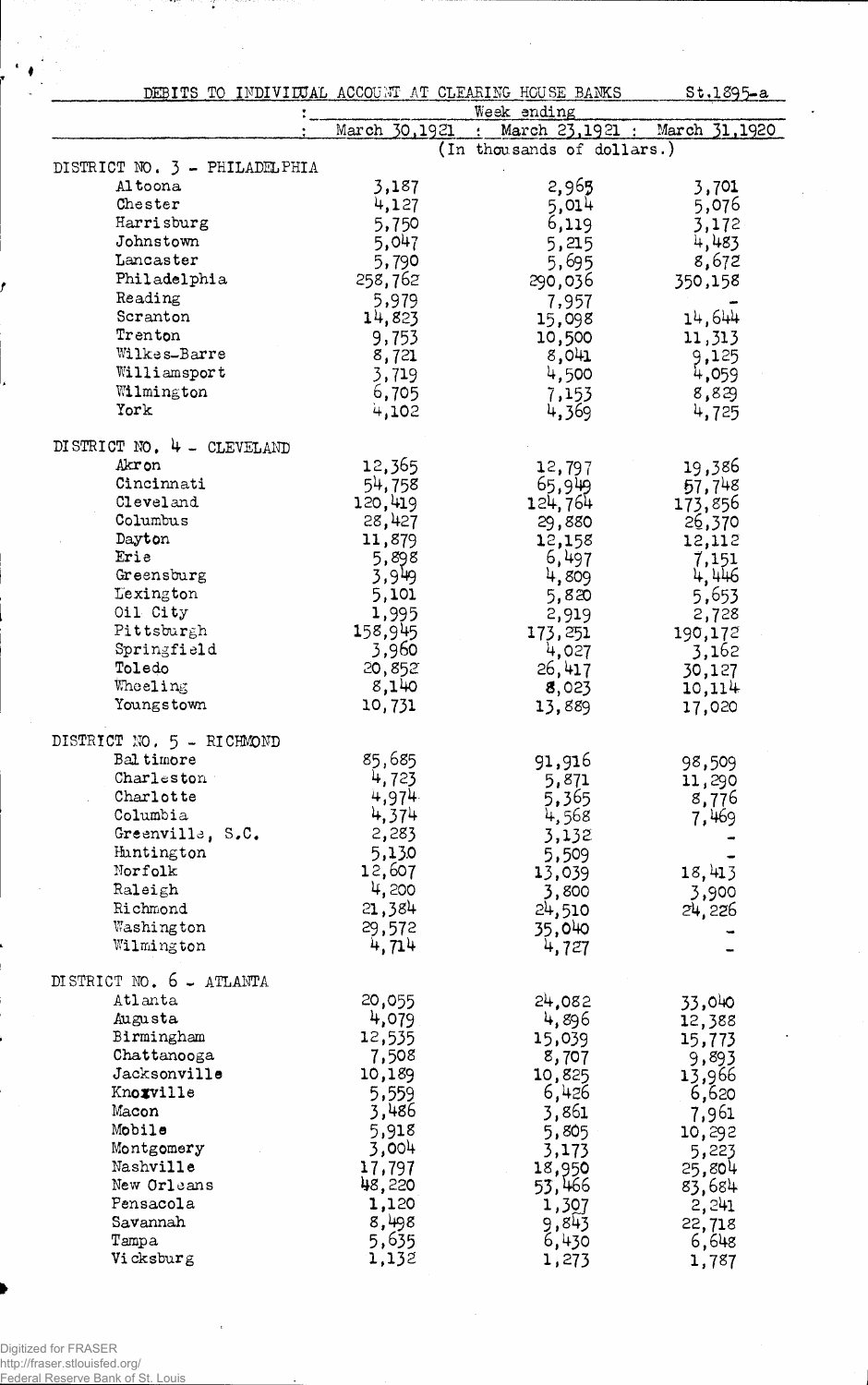DEBITS TO INDIVIDUAL ACCOUNT AT CLEARING HOUSE BANKS

л.

 $\hat{\boldsymbol{\beta}}$ 

 $\frac{1}{\sqrt{2}}\sum_{i=1}^{n} \frac{1}{i} \sum_{j=1}^{n} \frac{1}{j} \sum_{j=1}^{n} \frac{1}{j} \sum_{j=1}^{n} \frac{1}{j} \sum_{j=1}^{n} \frac{1}{j} \sum_{j=1}^{n} \frac{1}{j} \sum_{j=1}^{n} \frac{1}{j} \sum_{j=1}^{n} \frac{1}{j} \sum_{j=1}^{n} \frac{1}{j} \sum_{j=1}^{n} \frac{1}{j} \sum_{j=1}^{n} \frac{1}{j} \sum_{j=1}^{n} \frac{1}{j} \sum_{j=1$ 

Ŧ

St.1895b

|                                           |                                            | Week ending                |                             |
|-------------------------------------------|--------------------------------------------|----------------------------|-----------------------------|
|                                           | March 30,1921                              |                            | March 23,1921 March 31,1920 |
|                                           |                                            | (In thousands of dollars.) |                             |
| DISTRICT NO. 7 - CHICAGO                  |                                            |                            |                             |
| Bay City                                  | 2,588                                      | 2,638                      | 3,707                       |
| Bloomington                               | 2,481                                      | 2,480                      | 3,775                       |
| Cedar Rapids                              | 10,561                                     | 10,635                     | 9,580                       |
| Chicago                                   | 521,575                                    | 562,019                    | 766,881                     |
| Davenport                                 | 6,211                                      | 7,658                      | 8,339                       |
| Decatur                                   | 3,158                                      | 3,068                      | 5,094                       |
| Des Moines                                | 16,766                                     | 16,418                     | 24,039                      |
| Detroit                                   | 86,123                                     | 100,898                    | 146,054                     |
| Dubuque                                   | 2,883                                      | 3,082                      | 3,146                       |
| Flint                                     | 3,623                                      | 4,439                      | 10,476                      |
| Ft. Wayne                                 | 5,970                                      | 6,610                      | 7,516                       |
| Grand Rapids                              | 16,017                                     | 17,645                     | 18,867                      |
| Indianapolis                              | 26,495                                     | 30,414                     | 36,414                      |
| Jackson                                   | 3,243                                      | 3,062                      | 2,707                       |
| Kalamazoo                                 | 3,630                                      | 4,805                      | 5,627                       |
| Lansing                                   | 4,003                                      | 5,790                      | 6,982                       |
| Milwaukee                                 | 41,577                                     | 54,929                     | 59,882                      |
| Moline                                    | 2,002                                      | 2,229                      |                             |
| Peoria                                    | 7,173                                      | 8,203                      | 11,683                      |
| Rockford                                  | 4,652                                      | 4,719                      | 6,817                       |
| Sioux City                                | 11,139                                     | 12,974                     | 17,696                      |
| South Bend                                | 5,118                                      | 4,266                      | 2,984                       |
| Springfield, Ill.                         | 5,960                                      | 5,507                      | 6,122                       |
| Waterloo                                  | 2,526                                      | 2,907                      | 4,372                       |
|                                           |                                            |                            |                             |
| DISTRICT NO. 8 - ST. LOUIS                |                                            |                            |                             |
| Evansville                                | East St. Louis and Nat'l Stock Yards 7,418 | 7,466                      |                             |
| Little Rock                               | 4,407                                      | 4,413                      | 5,596                       |
| Louisville                                | 8,622                                      | 7,483                      | 10,031                      |
| Memphis                                   | $(*19,690)$<br>25,419                      | $(*24,366)30,683$          | 32,234                      |
| Quincy                                    | 17,110                                     | 20,800                     | 34,988                      |
| St. Louis                                 | 2,443                                      | 2,510                      |                             |
| Springfield, Mo.                          | (*102.342) 113,525(*115,566)128,575        |                            | 144.411                     |
|                                           | .2,435                                     | 2,602                      |                             |
| DISTRICT NO. 9 - MINNEAPOLIS              |                                            |                            |                             |
| Aberdeen                                  |                                            |                            |                             |
| Billings                                  | 1,400                                      | 1,473                      | 1,573                       |
| Duluth                                    | 11,109                                     | 1,508                      | 2,442                       |
| Fargo                                     | 2,042                                      | 12,040<br>2,611            | 16,423                      |
| Grand Forks                               | 997                                        |                            | 2,866                       |
| Great Falls                               | 1,457                                      | 1,039                      | 1,583                       |
| Helena                                    | 1,467                                      | 1,548                      | 2,297                       |
| Minneapolis                               | 54,499                                     | 1,958                      | 2,081                       |
| St. Paul                                  | 20,453                                     | 65,990                     | 76,032                      |
| Sioux Falls                               | 3,719                                      | 29,409                     | 38,339                      |
| Superior                                  | 1,458                                      | 4,500                      | 7,412                       |
| Winona                                    | 1,020                                      | 1,717<br>937               | 2,072<br>1,326              |
|                                           |                                            |                            |                             |
| DISTRICT NO. 10 - KANSAS CITY<br>Atchison |                                            |                            |                             |
|                                           | 1,200                                      | 1,300                      | 545                         |
| Bartlesville                              | 2,021                                      | 2,697                      | 4,011                       |
| Cheyenne                                  | 1,686                                      | 1,202                      | 2,430                       |
| Colorado Springs                          | 2,131                                      | 2,992                      | 3,191                       |
| Denver                                    | 28,413                                     | 31,670                     | 51,021                      |
| Joplin                                    | 1,824                                      | 1,999                      | 4,037                       |
| Kansas City, Kans.                        | 3,325                                      | 3,712                      | 4,537                       |
| Kansas City, Mo.                          | 59,107                                     | 71,281                     | 85,050                      |
| Muskogee                                  | 3,892                                      | 5,818                      | 6,013                       |
| Oklahoma City                             | 17,621                                     | 18,882                     | 19,769                      |
| Omaha                                     | 38,877                                     | 42,869                     | 66,459                      |
| Pueblo                                    | 4,335                                      | 4,742                      | 4,823                       |
| St. Joseph                                | 14,486                                     | 14,957                     | 23,088                      |
|                                           |                                            |                            |                             |
| Topeka                                    | 2,537                                      | 3,426                      |                             |
| Tulsa<br>Wichita                          | 19,467<br>7,868                            | 20,370                     | 5,571<br>31,281             |